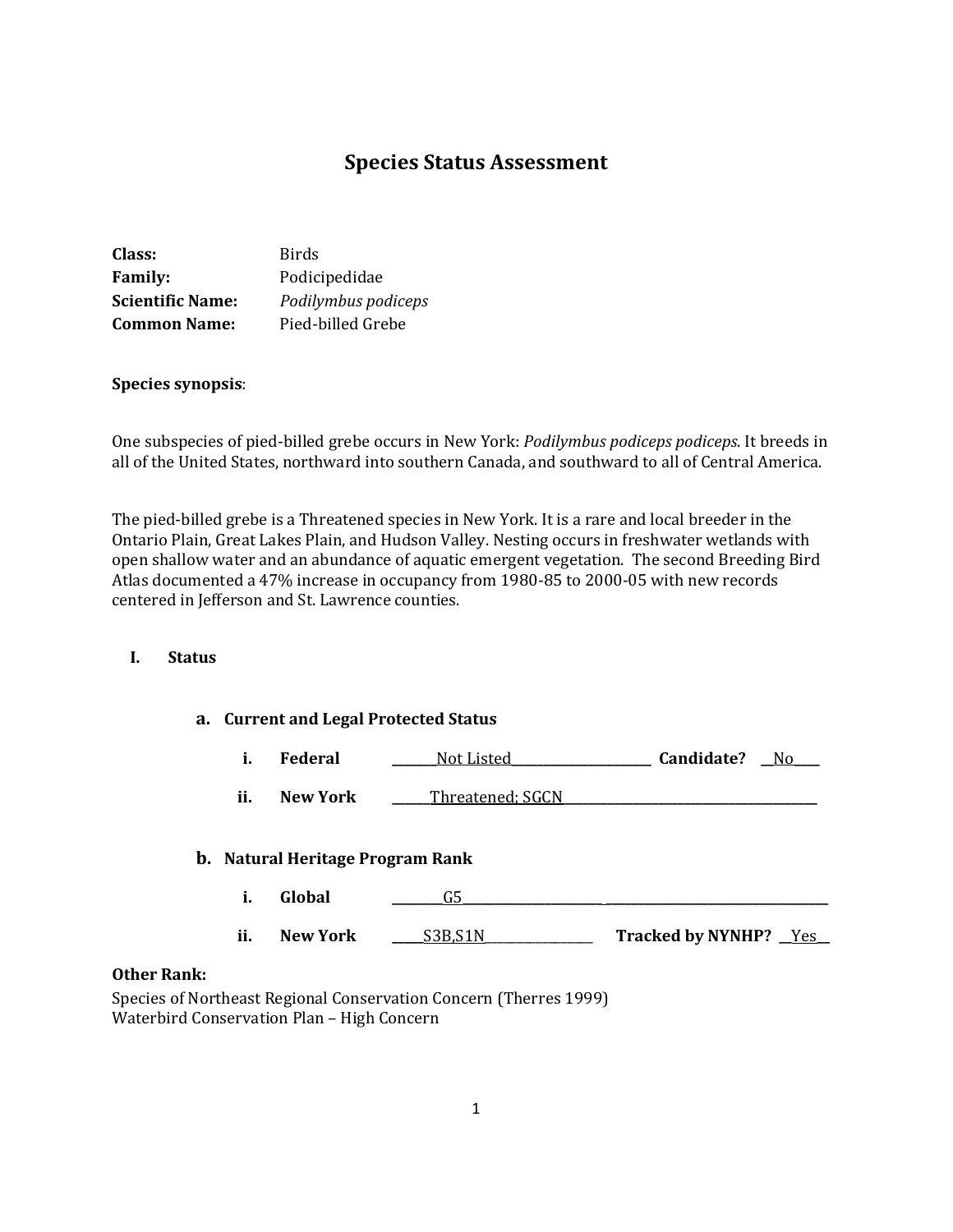## **Status Discussion:**

The pied-billed grebe is an uncommon local breeder; it is a fairly common migrant, though more numerous in fall, and a rare but regular winter visitant.

## **II. Abundance and Distribution Trends**

#### **a. North America**

**i. Abundance**

|  | $\_\Lambda$ declining | increasing | stable | unknown |
|--|-----------------------|------------|--------|---------|
|--|-----------------------|------------|--------|---------|

**ii. Distribution:**

| declining              | ____increasing | stable | X unknown |
|------------------------|----------------|--------|-----------|
| Time frame considered: | 2000-2010      |        |           |

# **b. Regional**

| <i>i.</i> Abundance                                  |            |           |
|------------------------------------------------------|------------|-----------|
| $X$ declining ______ increasing                      | ____stable | unknown   |
| ii. Distribution:                                    |            |           |
| ___ declining _____increasing                        | ____stable | X unknown |
| <b>Regional Unit Considered:</b> ____Eastern region_ |            |           |
| Time Frame Considered: 2000-2010                     |            |           |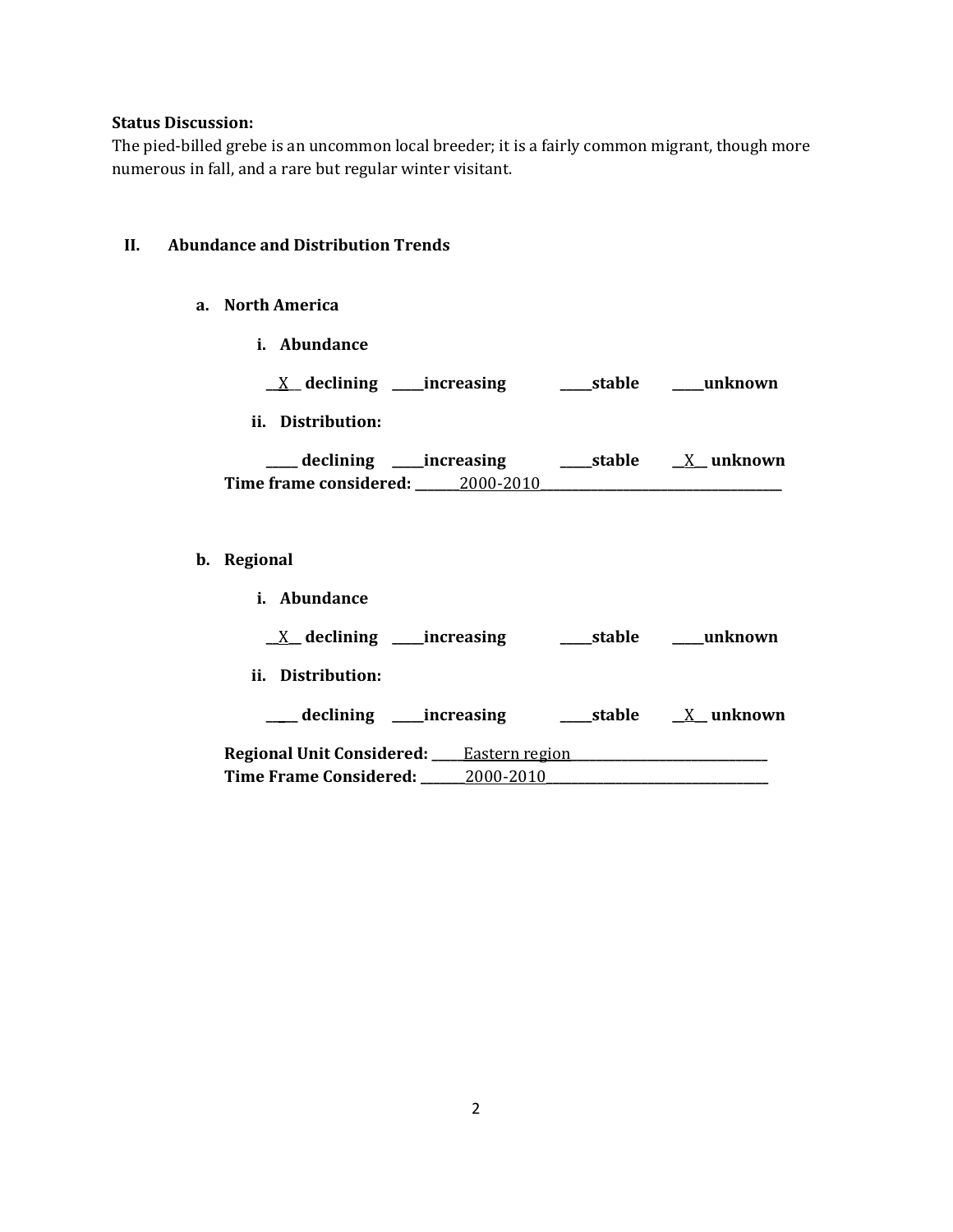**c. Adjacent States and Provinces**

| <b>CONNECTICUT</b>                                 |                                                    |  |
|----------------------------------------------------|----------------------------------------------------|--|
| i. Abundance<br>ii. Distribution:                  |                                                    |  |
|                                                    |                                                    |  |
|                                                    |                                                    |  |
| MASSACHUSETTS Not Present _________ No data ______ |                                                    |  |
| i. Abundance<br>ii. Distribution:                  | declining ___ increasing ___ x_ stable ___ unknown |  |
|                                                    | declining ___ increasing ___ X_ stable ___ unknown |  |
| Time frame considered: 1975-79 to 2007-11          |                                                    |  |
| <b>NEW JERSEY</b>                                  |                                                    |  |
| i. Abundance<br>ii. Distribution:                  |                                                    |  |
|                                                    |                                                    |  |
| Time frame considered: ___ only 2 sites since 1981 |                                                    |  |

Listing Status: *\_Endangered (breeding)*; Special Concern (non-breeding) SGCN? <u>Yes</u>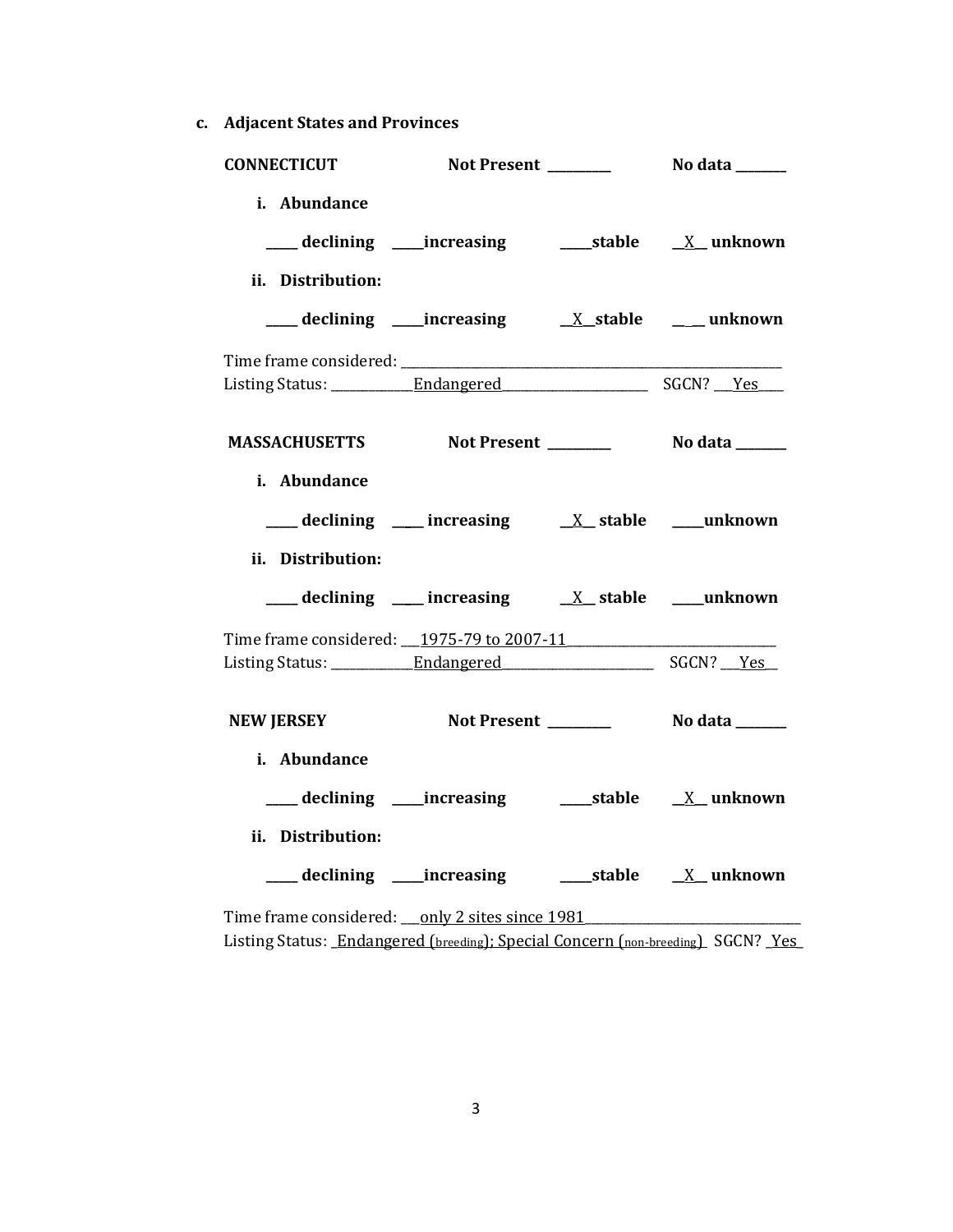| <b>ONTARIO</b>                                                                                                 |                                                                      |  |
|----------------------------------------------------------------------------------------------------------------|----------------------------------------------------------------------|--|
| i. Abundance                                                                                                   |                                                                      |  |
|                                                                                                                | ___ declining <u>X</u> increasing ____ stable ____ unknown           |  |
| ii. Distribution:                                                                                              |                                                                      |  |
|                                                                                                                |                                                                      |  |
|                                                                                                                | ___ declining _X_ increasing ______stable _____unknown               |  |
| Time frame considered: 1981-85 to 2001-05                                                                      |                                                                      |  |
|                                                                                                                |                                                                      |  |
|                                                                                                                |                                                                      |  |
| PENNSYLVANIA Not Present ________ No data ______                                                               |                                                                      |  |
| i. Abundance                                                                                                   |                                                                      |  |
|                                                                                                                |                                                                      |  |
|                                                                                                                | <u>X</u> declining ____increasing _______ stable _____unknown        |  |
| ii. Distribution:                                                                                              |                                                                      |  |
|                                                                                                                | $\underline{X}$ declining ____increasing _______ stable _____unknown |  |
| Time frame considered: ___ 1984-89 to 2004-08                                                                  |                                                                      |  |
|                                                                                                                |                                                                      |  |
|                                                                                                                |                                                                      |  |
| <b>QUEBEC</b>                                                                                                  |                                                                      |  |
| i. Abundance                                                                                                   |                                                                      |  |
|                                                                                                                |                                                                      |  |
| ii. Distribution:                                                                                              |                                                                      |  |
|                                                                                                                |                                                                      |  |
| Time frame considered: 1984-89 to 2012                                                                         |                                                                      |  |
| Listing Status: Not Listed Montester Management Constant Constant Constant Constant Constant Constant Constant |                                                                      |  |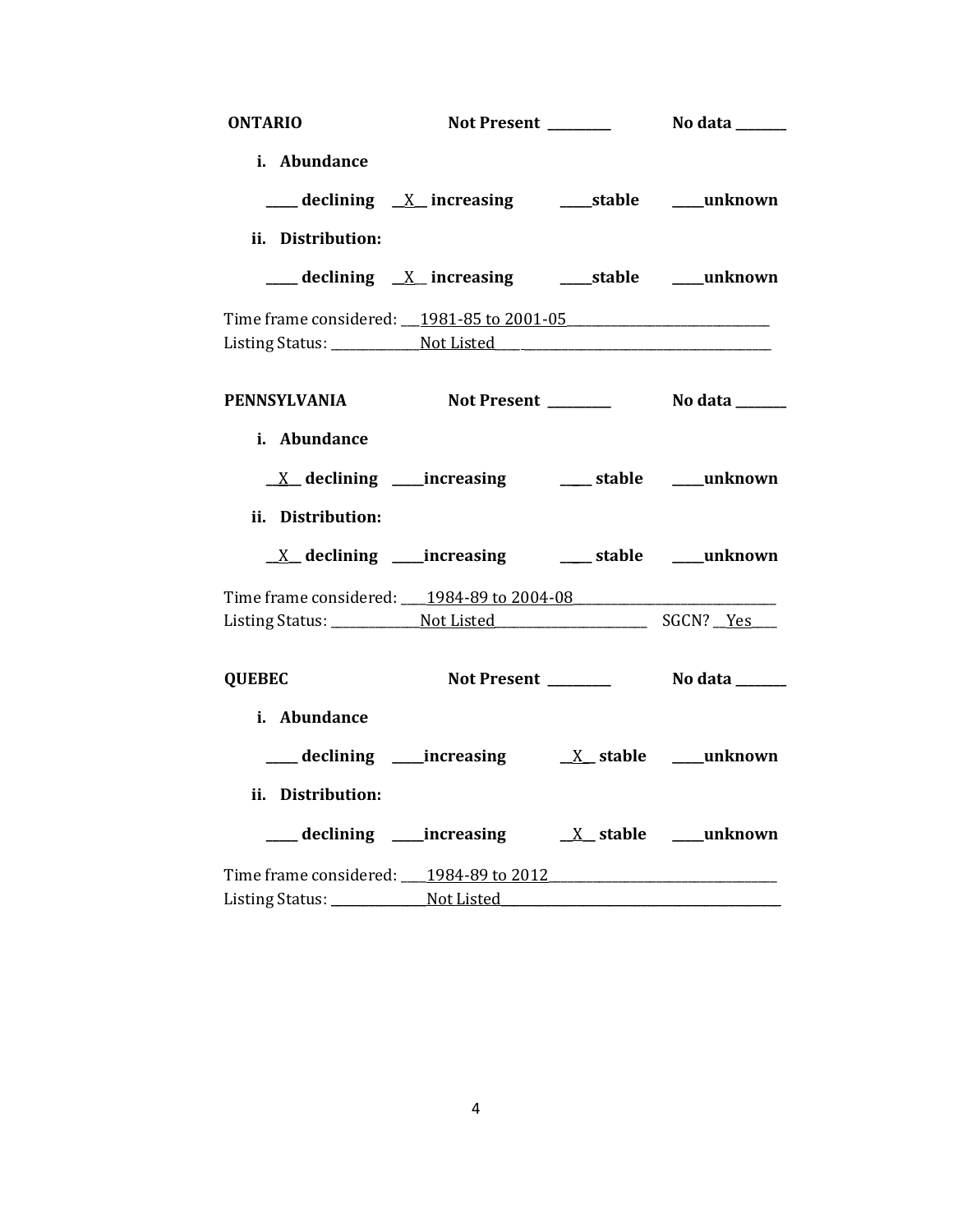| <b>VERMONT</b>                            |  |                |
|-------------------------------------------|--|----------------|
| i. Abundance                              |  |                |
|                                           |  |                |
| ii. Distribution:                         |  |                |
|                                           |  |                |
| Time frame considered: 1976-81 to 2003-07 |  |                |
|                                           |  |                |
| d. NEW YORK                               |  | No data ______ |
| i. Abundance                              |  |                |
|                                           |  |                |
| ii. Distribution:                         |  |                |
|                                           |  |                |
| Time frame considered: 1980-85 to 2000-05 |  |                |

### **Monitoring in New York.**

A three-year pilot study of the National Marshbird Monitoring Program was conducted from 2009- 2011 at selected wetlands across the state. Surveys continued in 2012. In addition, the Marsh Monitoring Program through Bird Studies Canada has long term marsh bird monitoring routes in the Great Lakes Basin part of New York. The pied-billed grebe is a target species in both of these survey protocols.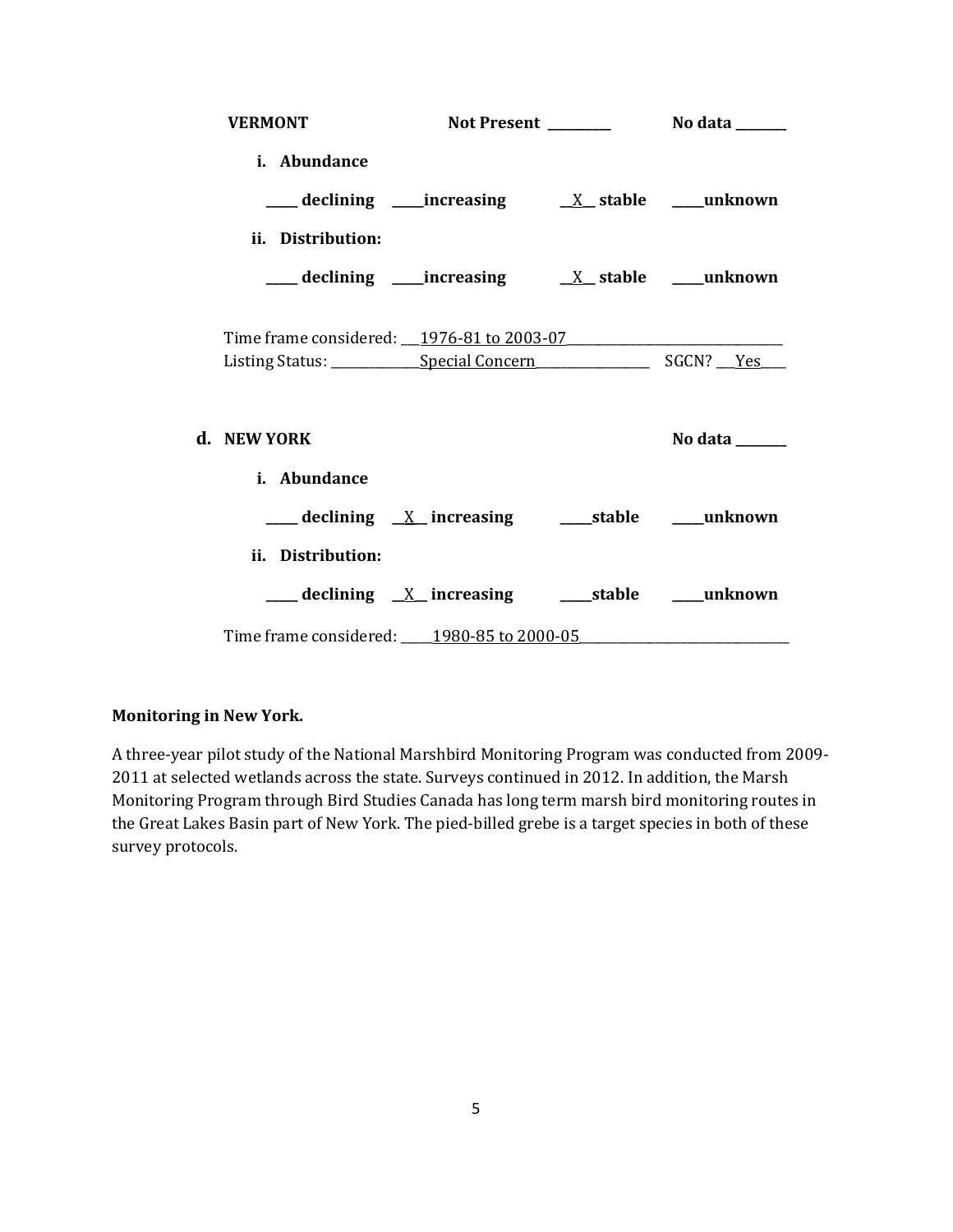## **Trends Discussion:**

The second Breeding Bird Atlas documented a 47% increase in occupancy statewide. Notable is the increase in Jefferson and St. Lawrence counties, mirrored by the increase in breeding reports in Ontario from the northeastern portion of Lake Ontario northward along the St. Lawrence River (McGowan 2008).

The Marsh Monitoring Program (Bird Studies Canada) shows a declining trend of -7.1% per year from 1995-2007 in the Great Lakes Basin (Archer and Jones 2009).

Pied-billed grebe is not well sampled by Breeding Bird Surveys (BBS); trend estimates should be viewed with caution. Most tended to be nonsignificant; the few significant trends were nearly equally divided between increases and declines. Strong numerical decline in the eastern U.S. has not been analyzed in detail; may reflect eutrophication of wetland habitats.



**Figure 1.** Known locations of pied-billed grebe from the NYS Breeding Bird Atlas (NYSDEC).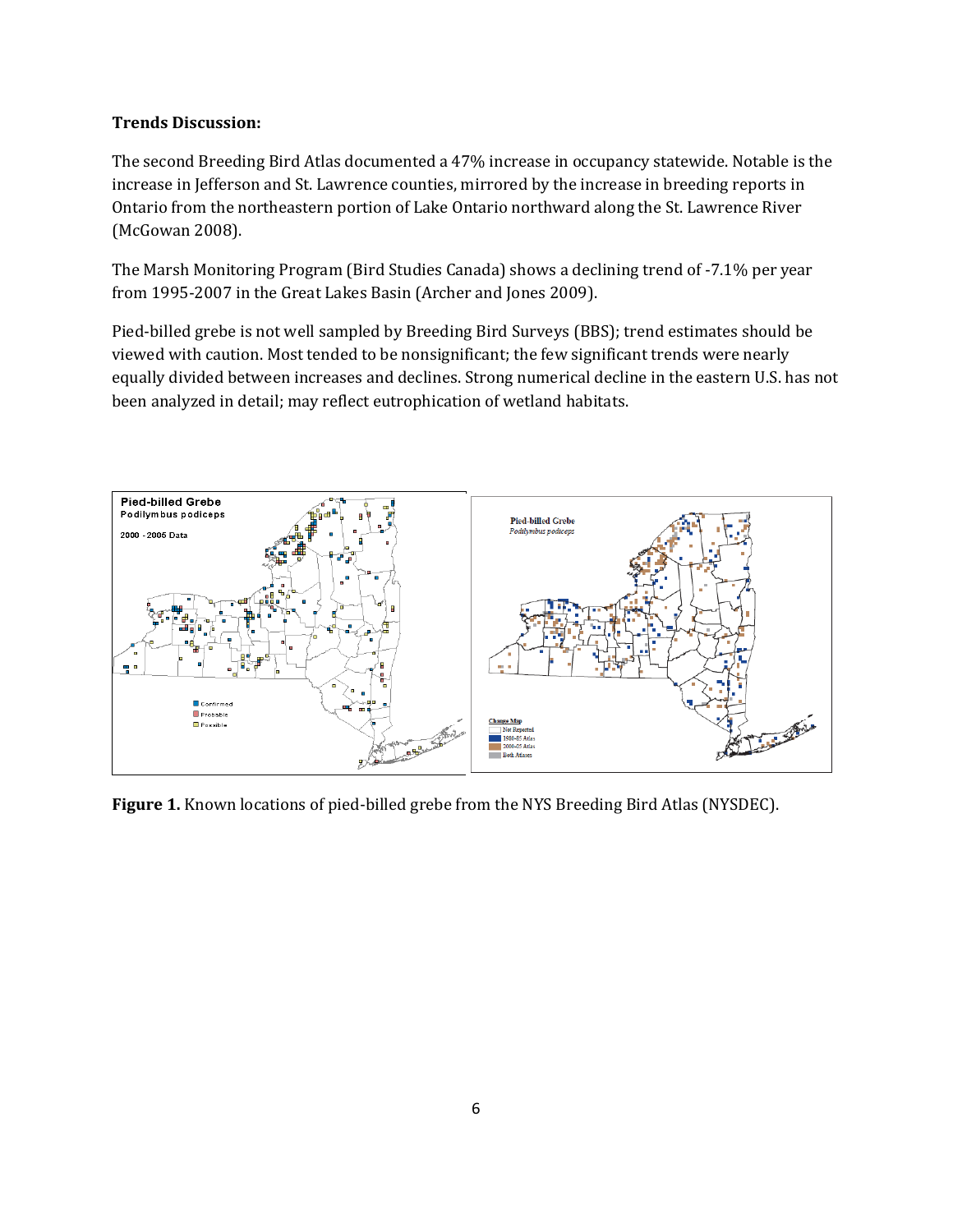

**Figure 2**. Distribution of pied-billed grebe in North America (Birds of North America Online).



**Figure 3**. Conservation status of pied-billed grebe in North America (NatureServe 2012).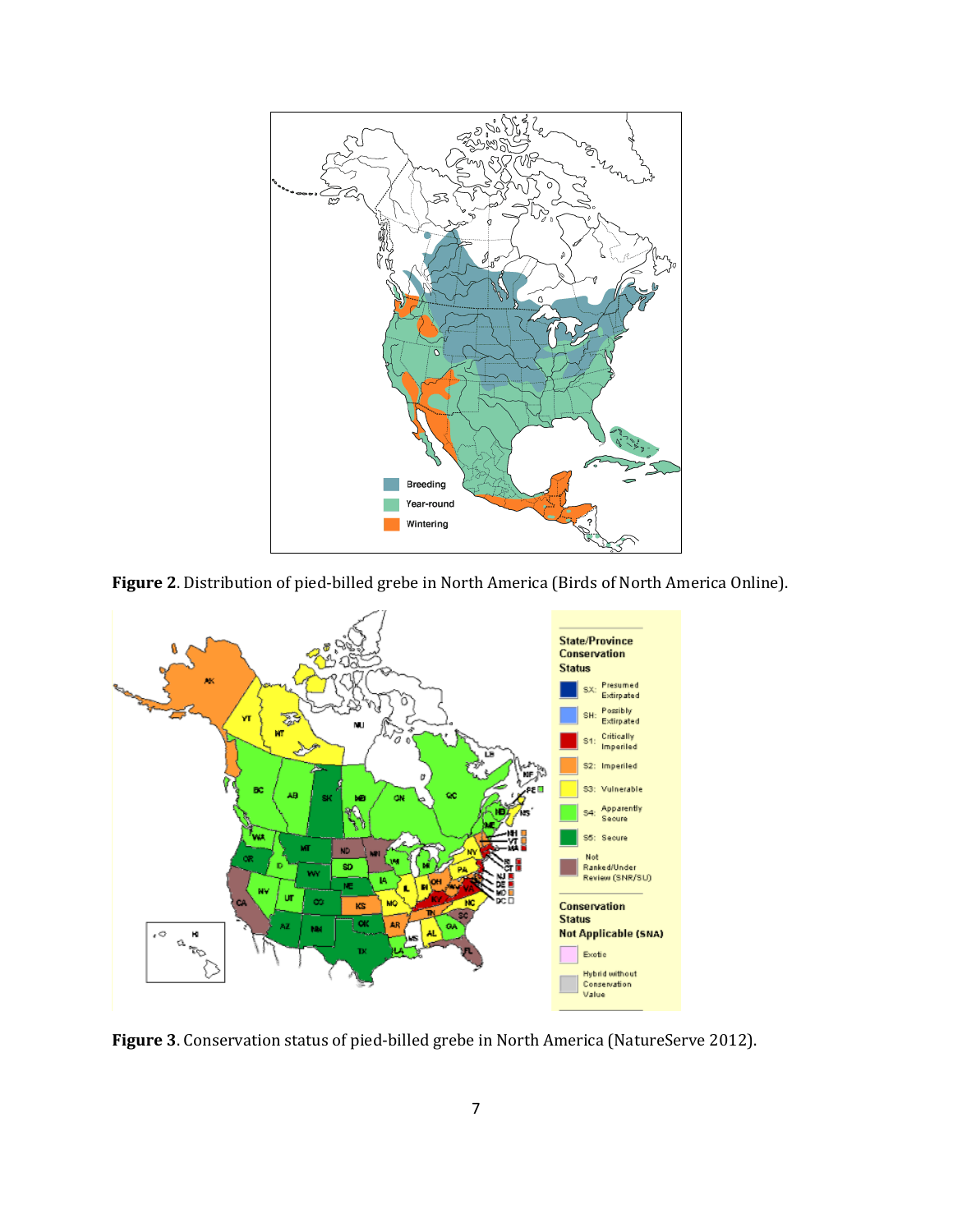

**Figure 4**. Pied-billed grebe range map (NatureServe 2012).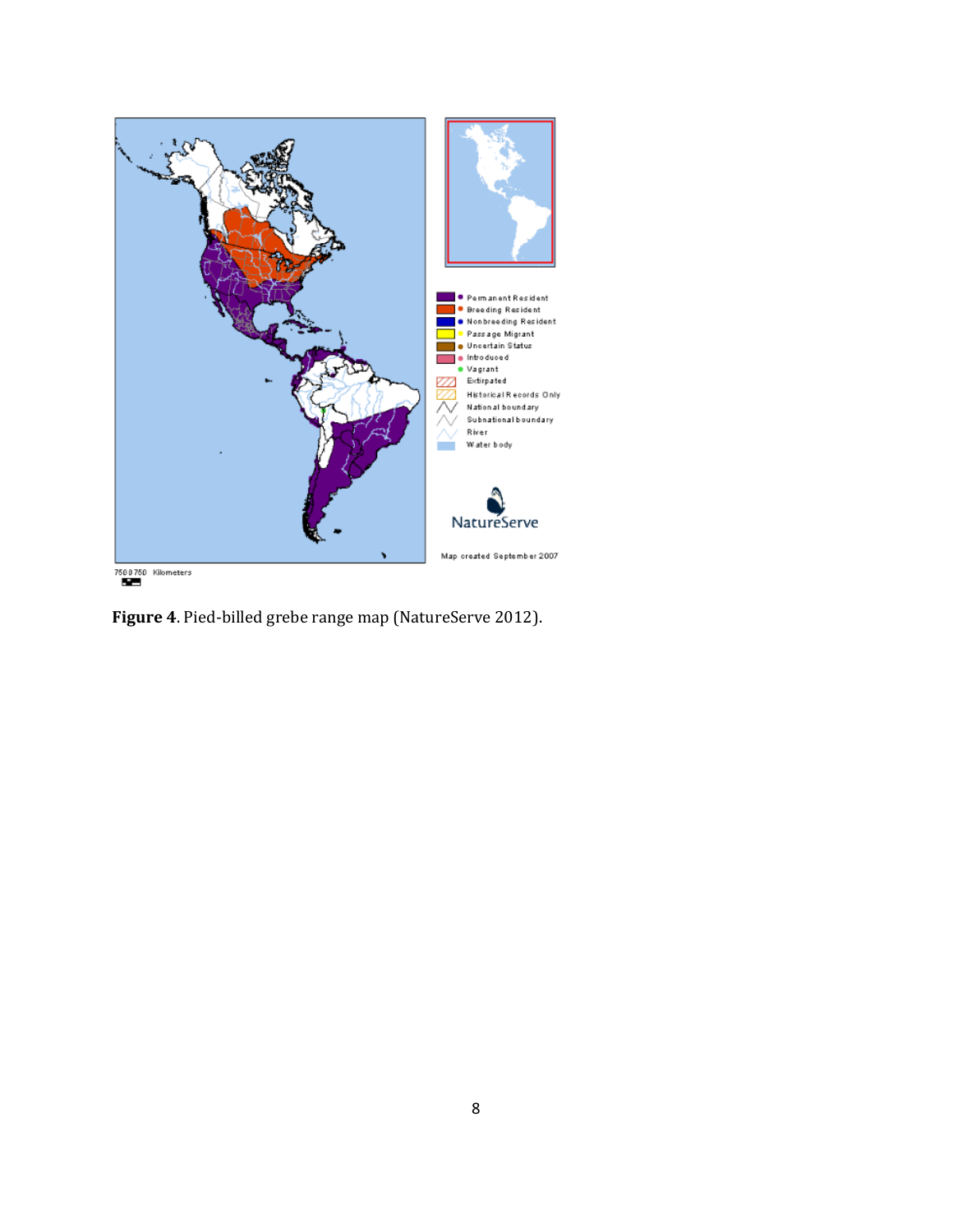## **III. New York Rarity, if known:**

| <b>Historic</b> | # of Animals | # of Locations | % of State |
|-----------------|--------------|----------------|------------|
| prior to 1970   |              |                |            |
| prior to 1980   |              |                |            |
| prior to 1990   |              |                |            |

#### **Details of historic occurrence:**

The first Breeding Bird Atlas (1980-85) documented occupancy in 182 survey blocks statewide (3%), with Confirmed breeding in 53 of those blocks (29%).

| Current | # of Animals | # of Locations | % of State |
|---------|--------------|----------------|------------|
|         | _______      |                |            |

## **Details of current occurrence:**

The second Breeding Bird Atlas (2000-05) documented occupancy in 267 survey blocks statewide (5%), with Confirmed breeding in 101 of those blocks (38%). The increase in occupancy between the Atlas periods was 47%. Increases were noticeable in the St. Lawrence Plain.

### **New York's Contribution to Species North American Range:**

| <b>Distribution</b> (percent of NY where species occurs) |          | <b>Abundance</b> (within NY distribution) |
|----------------------------------------------------------|----------|-------------------------------------------|
| $\mathsf{X}$                                             | $0 - 5%$ | abundant                                  |
|                                                          | 6-10%    | common                                    |
|                                                          | 11-25%   | fairly common                             |
|                                                          | 26-50%   | X uncommon                                |
|                                                          | >50%     | rare                                      |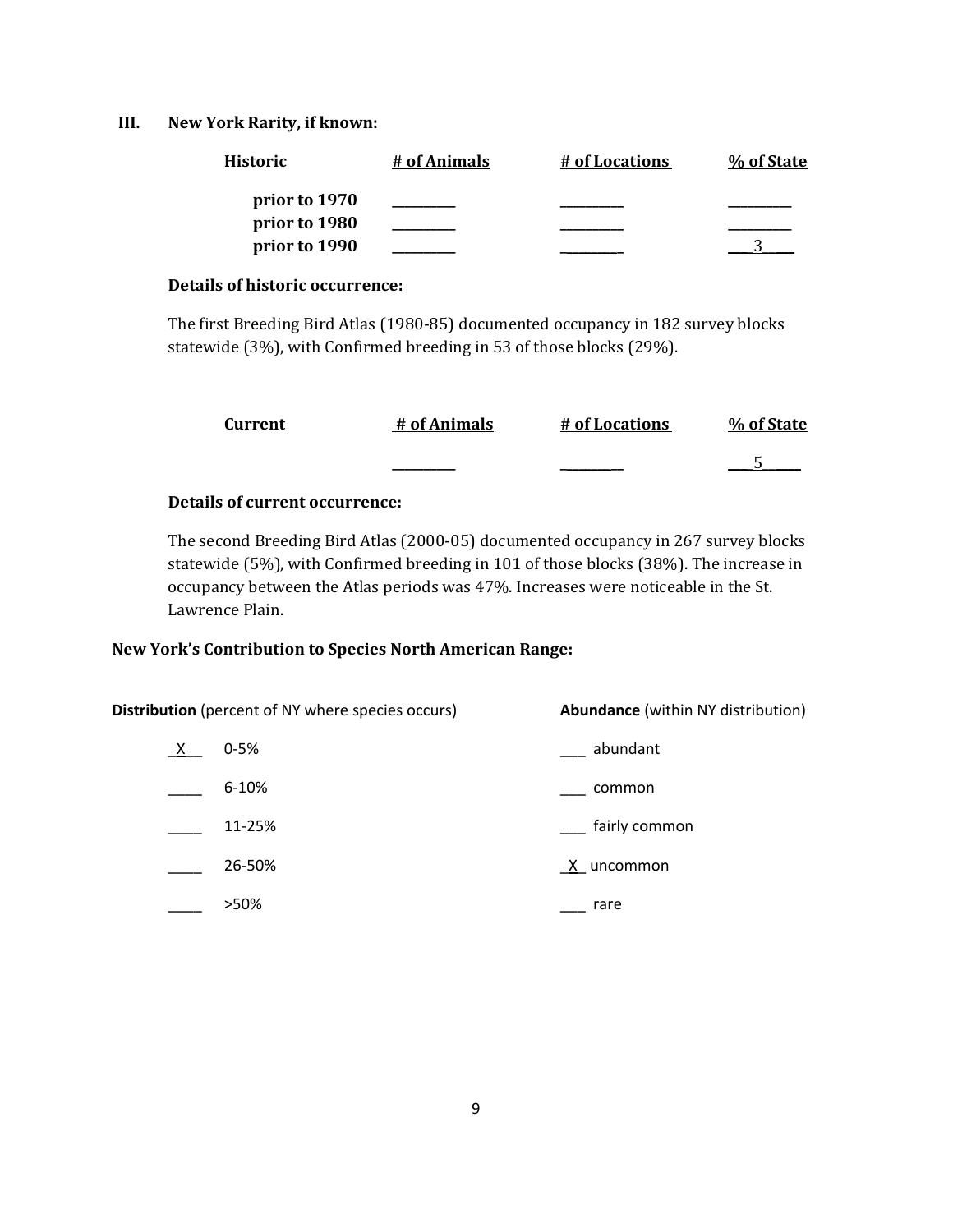### **NY's Contribution to North American range**

 $X$  0-5%  $-$  6-10%  $\frac{11-25\%}{2}$  $26 - 50\%$ \_\_\_\_ >50% **Classification of New York Range**  $X$  Core \_\_\_\_\_ Peripheral \_\_\_\_\_ Disjunct Distance to core population: \_\_\_\_\_\_\_\_\_\_\_

# **IV. Primary Habitat or Community Type:**

- 1. Freshwater Marsh
- 2. Great Lakes Freshwater Estuary Marsh
- 3. Coastal Plain Pond

# **Habitat or Community Type Trend in New York:**

| <u>X</u> Declining Stable                                                                | __ Increasing | _Unknown |
|------------------------------------------------------------------------------------------|---------------|----------|
| <b>Time frame of decline/increase:</b> long-term loss since 1900, short-term since 1950s |               |          |
| <b>Habitat Specialist?</b>                                                               | X Yes         | No.      |
| <b>Indicator Species?</b>                                                                | Yes:          | $X$ No   |

## **Habitat Discussion:**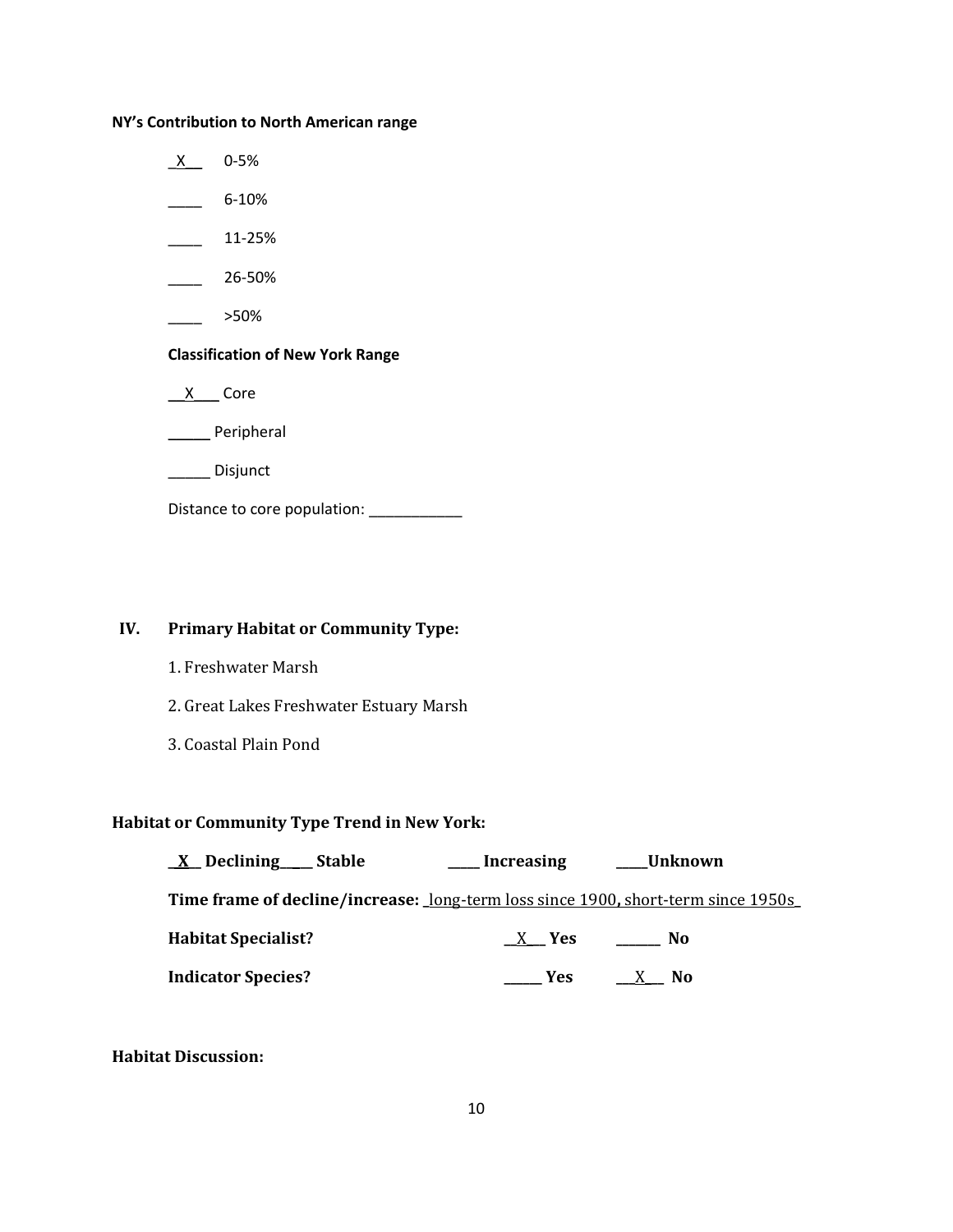Pied-billed grebes breed on seasonal or permanent ponds and other bodies of slow-moving or still water such as sluggish rivers and freshwater marshes where there is an abundance of emergent aquatic vegetation. The nest is floated on dense stands of dead or growing emergent vegetation. Open water areas are also important to pied-billed grebes.

### **V. New York Species Demographics and Life History**

- **\_\_**X**\_\_ Breeder in New York**
	- **\_\_**X**\_\_ Summer Resident**
	- **\_**\_X**\_\_ Winter Resident**
	- **\_\_\_\_\_ Anadromous**

**\_\_\_\_\_ Non-breeder in New York**

- **\_\_\_\_\_ Summer Resident**
- **\_\_\_\_\_ Winter Resident**
- **\_\_\_\_\_ Catadromous**
- **\_\_\_\_\_ Migratory only**
- **\_\_\_\_\_Unknown**

#### **Species Demographics and Life History Discussion:**

No data are available for age at first breeding in wild birds, but captive birds laid eggs at 13–14 months of age (MacVean 1988, 1990). Annual success is difficult to determine, owing to differences in parameters reported. No data is available on lifetime reproductive success. Nest success is influenced by wind and wave action, water level fluctuations, predation of eggs or adult bird at nest, or damage to nest and loss of eggs as result of spawning activity of common carp. Chicks are extremely susceptible to drafts and chilling for first 2 weeks after hatching (McAllister 1963). Piedbilled grebe eggs and newly hatched young are preyed upon by raccoons, mink, snapping turtles, and various avian predators. Few data on lifespan and survivorship (Muller and Storer 1999).

The species was reported a victim of botulism outbreak at Lake Michigan in 1963–1964 (Rosen 1971).

The population probably is regulated by availability of suitable nesting habitat and food, and possibly by winter habitat, but not studied. Productivity is influenced by nest destruction and egg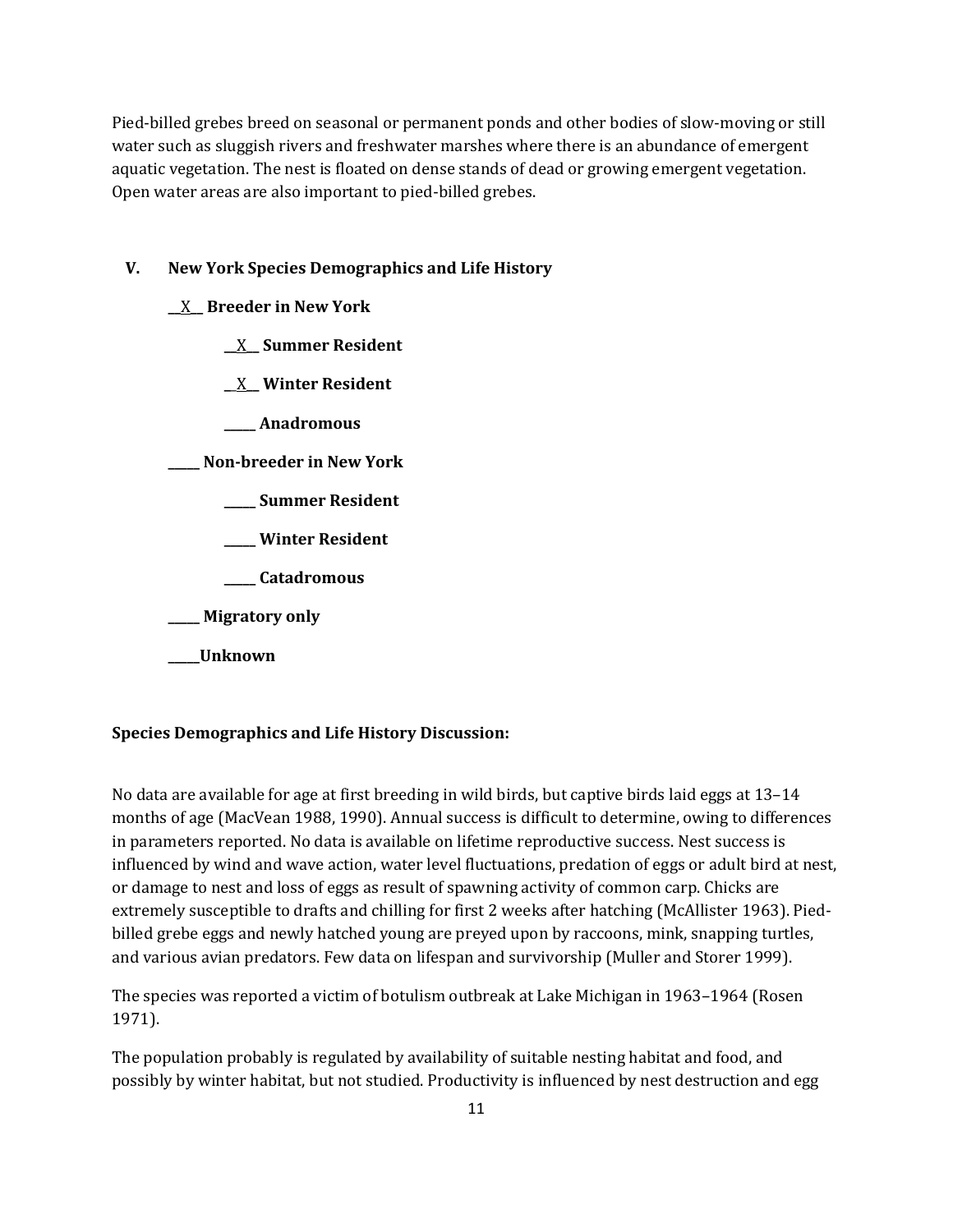loss (wind and waves, swamping, drought, predation on adults, eggs, and chicks, nest destruction by introduced species). The influence of eutrophication of wetlands remains to be studied.

# **VI. Threats:**

Habitat degradation and destruction resulting from the draining, dredging, filling, pollution, and siltation of wetlands through the 1900s are the greatest threats facing the pied-billed grebe population.

Nests can be destroyed by alterations in water level (either flooding or drops in water level) or by wakes from motorized and non-motorized boats dislodging nests attached to emergent aquatic plants. In addition to these threats specific to nesting, pied-billed grebes are threatened by outright destruction of appropriate wetland habitats; decline and degradation of their prey populations; by pesticides in current use; and by the lingering effects of bioaccumulating pesticides used in the past.

Pied-billed grebes have been killed at TV towers during nocturnal flights. They are also killed by cars, sometimes after landing on roadway during heavy rainstorm at night. Grebes occasionally become entangled in fishing line. Wading birds tend to be susceptible to many diseases such as avian cholera, botulism, lice and mites, but little is known about the effects of disease and parasites on reproduction (NatureServe 2013).

# **Are there regulatory mechanisms that protect the species or its habitat in New York?**

**\_\_\_\_\_\_ No \_\_\_\_\_ Unknown \_\_**X\_\_\_ **Yes** 

The pied-billed grebe is listed as a threatened species in New York and is protected by Environmental Conservation Law (ECL) section 11-0535 and the New York Code of Rules and Regulations (6 NYCRR Part 182). A permit is required for any proposed project that may result in a take of a species listed as Threatened or Endangered, including, but not limited to, actions that may kill or harm individual animals or result in the adverse modification, degradation or destruction of habitat occupied by the listed species.

Pied-billed grebe is protected under the Migratory Bird Treaty Act of 1918. The Freshwater Wetlands Act provides protection for wetlands greater than 12.4 acres in size under Article 24 of the NYS Conservation Law.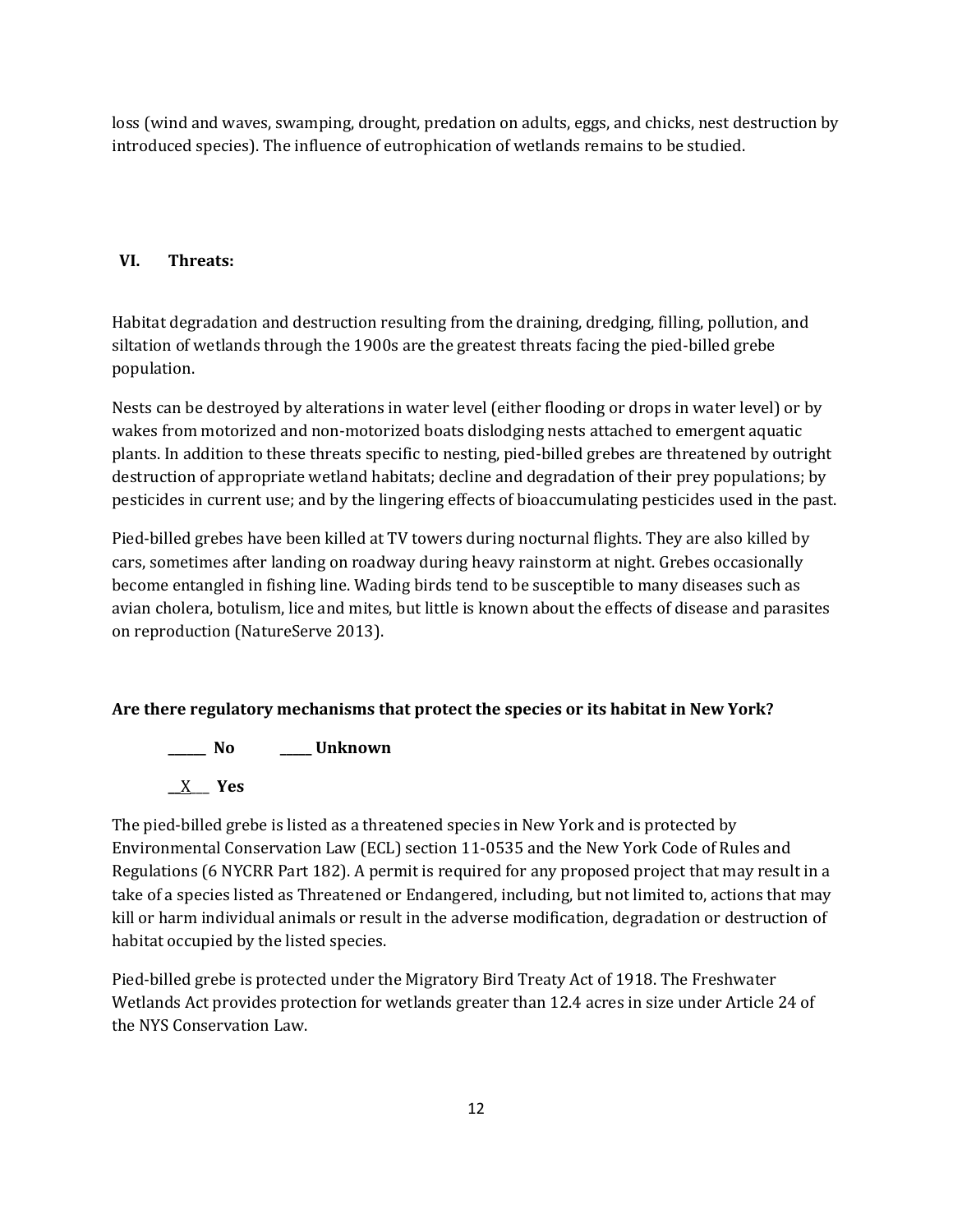# **Describe knowledge of management/conservation actions that are needed for recovery/conservation, or to eliminate, minimize, or compensate for the identified threats:**

In the Northeast, preservation of relatively large (>10 ha) wetlands with a mixture of dense, robust emergents, sub-emergent vegetation, and open water is the most urgent management need for pied-billed grebes. Wetland managers need to periodically reverse vegetative succession and open up extensive stands of emergent vegetation while maintaining suitable habitats nearby to serve as alternate nesting areas during wetland manipulation. Complete drying during wetland drawdowns should be avoided to prevent die-offs of dragonflies and fish. Large, motorized boats should be excluded from marshes with nesting grebes to avoid flooding and capsizing of nest by wave action (Gibbs and Melvin 1992).

McGowan (2008) notes that the continued existence of pied-billed grebe in New York is closely tied to the protection of wetlands. Grebes undoubtedly benefit from preservation of habitat in wildlife management areas and federal refuges across the state.

| <b>Conservation Actions</b>    |                                       |
|--------------------------------|---------------------------------------|
| <b>Action Category</b>         | <b>Action</b>                         |
| <b>Education and Awareness</b> | Awareness & Communications            |
| <b>Education and Awareness</b> | Training                              |
| Land/Water Protection          | Site/Area Protection                  |
| Land/Water Protection          | Resource/Habitat Protection           |
| Land/Water Management          | Site/Area Management                  |
| Land/Water Management          | Invasive/Problematic Species Control  |
| Land/Water Management          | Habitat & Natural Process Restoration |

Conservation actions following IUCN taxonomy are categorized in the table.

The Comprehensive Wildlife Conservation Strategy (NYSDEC 2005) includes recommendations for the following actions for freshwater marshbirds.

### **Curriculum development:**

Utilize education as a tool for reducing wetland loss and the possible detrimental effects of human disturbance.

**Fact sheet:**

Promote the establishment of buffer areas around agricultural fields and developments. **Habitat management:**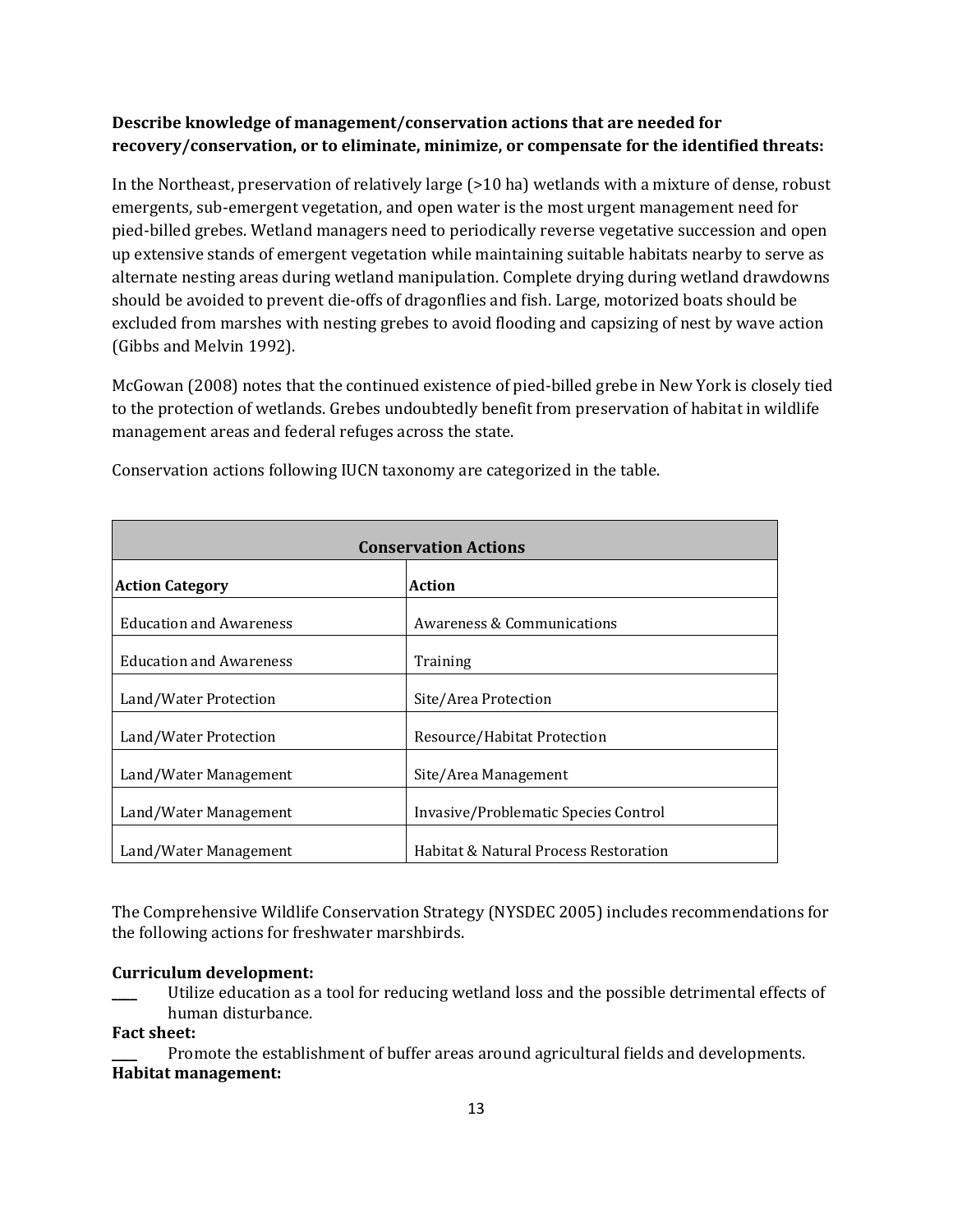- Restore wetland habitat and improve water level control.
- Evaluate the extent to which management actions can reduce nest and chick losses via predator management and water level regulation.
- \_\_\_\_ Promote the use of Farm Bill and Landowner Incentive program funds to manage and restore appropriate habitat.
- Adapt wetland management practices throughout the range of these species so they can simultaneously benefit waterfowl, marsh birds, and other water birds.
- For endangered, threatened or rapidly declining marsh bird species/populations, protect all sites currently in use, and all historic sites of suitable habitat.

#### **Habitat monitoring:**

- Identify and prepare a catalog of key migratory staging, molting areas, and wintering grounds.
- Prepare a catalog, where possible, of breeding sites, identifying and mapping sites at a course scale to select those worthy of monitoring.

Investigate diet and nutrition in relation to breeding habitat quality and prey populations. **Habitat research:** 

- Evaluate habitats by a variety of techniques at multiple scales to better understand the micro- and macro- habitat features important to nest site selection.
- \_\_\_\_ Conduct controlled experiments to see which management actions are effective locally in producing habitat suitable for marsh birds.

#### **Invasive species control:**

- Identify invasive species which have the potential to negatively impact marsh birds and quantify impact.
- Reduce the spread and colonization of new sites by invasive exotic species.
- Where feasible, control invasive species, which are known to have detrimental effects on marsh birds, to reduce negative impact (i.e. promote the implementation of biological controls to combat purple loosestrife).

## **Life history research:**

- \_\_\_\_ Conduct demographic studies at selected sites across the species' breeding range to identify "source" and "sink" populations, thus the regions most important for maintaining a breeding population.
- \_\_\_\_ Conduct studies of habitat use, prey availability, and diet at migratory staging and molting areas and wintering grounds to assess possible threats and limiting factors.
- \_\_\_\_ Investigate aspects of behavioral ecology, such as mate selection, mate fidelity, spacing behavior, coloniality, dispersal, and post-fledging parental care.
- Periodically monitor the levels of contaminants in marsh birds and their eggs to assess trends and determine effects on eggshell thinning, behavioral modification, chick development, nesting success, and juvenile survival.

### **Modify regulation:**

\_\_\_\_ Concurrently with management actions, efforts should be pursued vigorously to protect the quality and quantity of available wetland habitat and minimize wetland loss.

### **New legislation:**

Develop and implement a noxious weed law to control the introduction and distribution of invasive exotic species.

#### **New regulation:**

Maintain water quality in nesting marshes and discourage use of pesticides on public lands to prevent reduction of insect populations and contamination of wetlands.

## **Population monitoring:**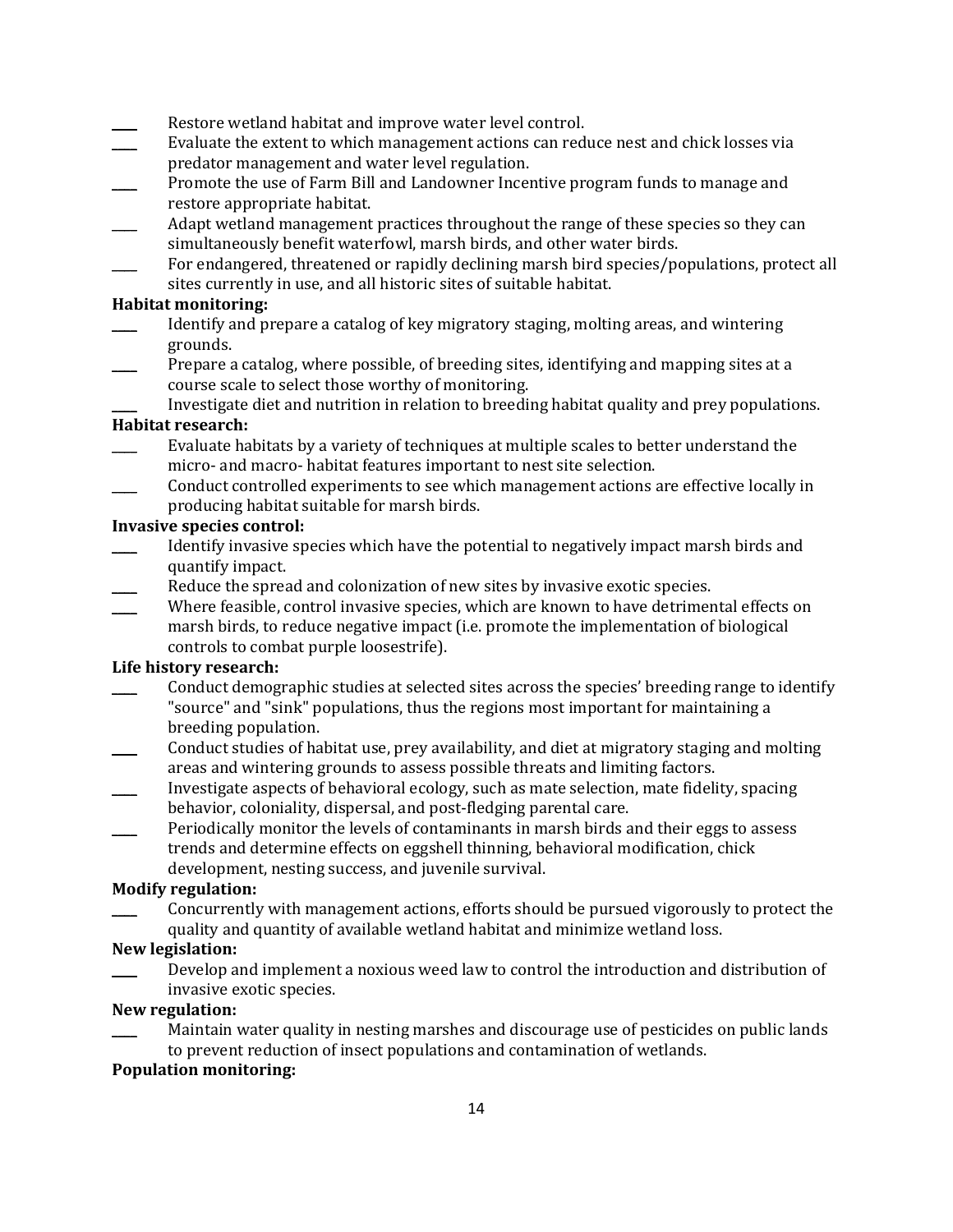- Refine monitoring techniques to better detect population trends and determine the cause of these changes.
- \_\_\_\_ Initiate baseline population surveys to determine abundance and distribution and periodically resurvey to detect trends
- Study metapopulation dynamics and demography, focusing on such parameters as survival, age at first breeding, recruitment, dispersal, and the factors that affect them, using colorbanded or radio-tagged birds.

## **Regional management plan:**

\_\_\_\_ Collaborate with existing planning initiative such as the North American Waterbird Plan, Bird Conservation Regional Plans and other regional efforts.

## **VII. References**

Archer, R.W. and K. E. Jones. 2009. The Marsh Monitoring Program Annual Report, 1995-2007: annual indices and trends in bird abundance and amphibian occurrence in the Great Lakes basin. Bird Studies Canada, Port Rowan, ON.

Gibbs, J. P. and S. M. Melvin. 1992. Pied-billed Grebe, *Podilymbus podiceps*. Pages 31-49 *in* Migratory nongame birds of management concern in the Northeast. (Schneider, K. J. and D. M. Pence, Eds.) U.S. Dep. Inter., Fish and Wildl. Serv. Newton Corner, MA.

Macvean, S. R. 1988. Artificial incubation, captive-rearing and maintenance of Pied-billed Grebes in Guatemala. Master's Thesis. Colorado State Univ., Fort Collins.

Macvean, S. R. 1990. Breeding by first-year captive-reared Pied-billed Grebes. J. Field. Ornithol. 61:156-158.

Muller, Martin J. and Robert W. Storer. 1999. Pied-billed Grebe (*Podilymbus podiceps*), The Birds of North America Online (A. Poole, Ed.). Ithaca: Cornell Lab of Ornithology; Retrieved from the Birds of North America Online: http://bna.birds.cornell.edu/bna/species/410 [doi:10.2173/bna.410](http://dx.doi.org/10.2173/bna.410)

Mcallister, N. M. 1963. Ontogeny of behavior in five species of grebes. Ph.D. thesis. Univ. of British Columbia, Vancouver.

McGowan, K.J. 2008. Pied-billed grebe, *Podilymbus podiceps*. Pages 150-51 *in* The Second Atlas of Breeding Birds in New York State (K.J. McGowan and K. Corwin, eds.). Cornell University Press, Ithaca, NY.

NatureServe. 2013. NatureServe explorer: an online encyclopedia of life [web application]. Version 7.1. NatureServe, Arlington, Virginia. Available: http://www.natureserve.org/explorer. Accessed: June 27, 2013.